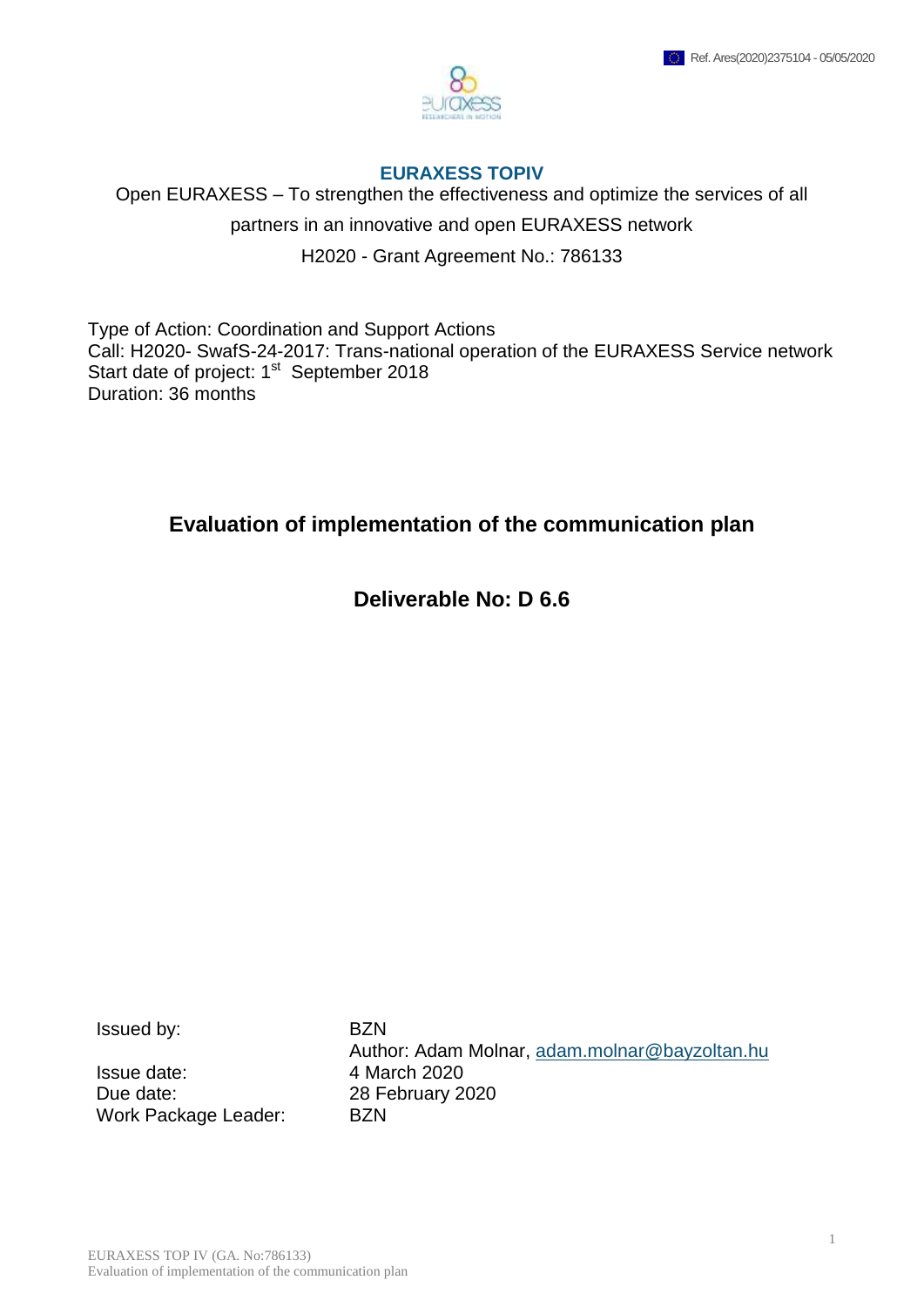

| <b>Document History</b><br>(Revisions - Amendments) |                                                      |  |
|-----------------------------------------------------|------------------------------------------------------|--|
| Version and<br>date                                 | Changes                                              |  |
| 04/03/2020                                          | Version 1.0 by BZN incorporating input from Nuffic   |  |
| 13/03/2020                                          | Version 1.1 by BZN following comments on version 1.0 |  |
|                                                     |                                                      |  |
|                                                     |                                                      |  |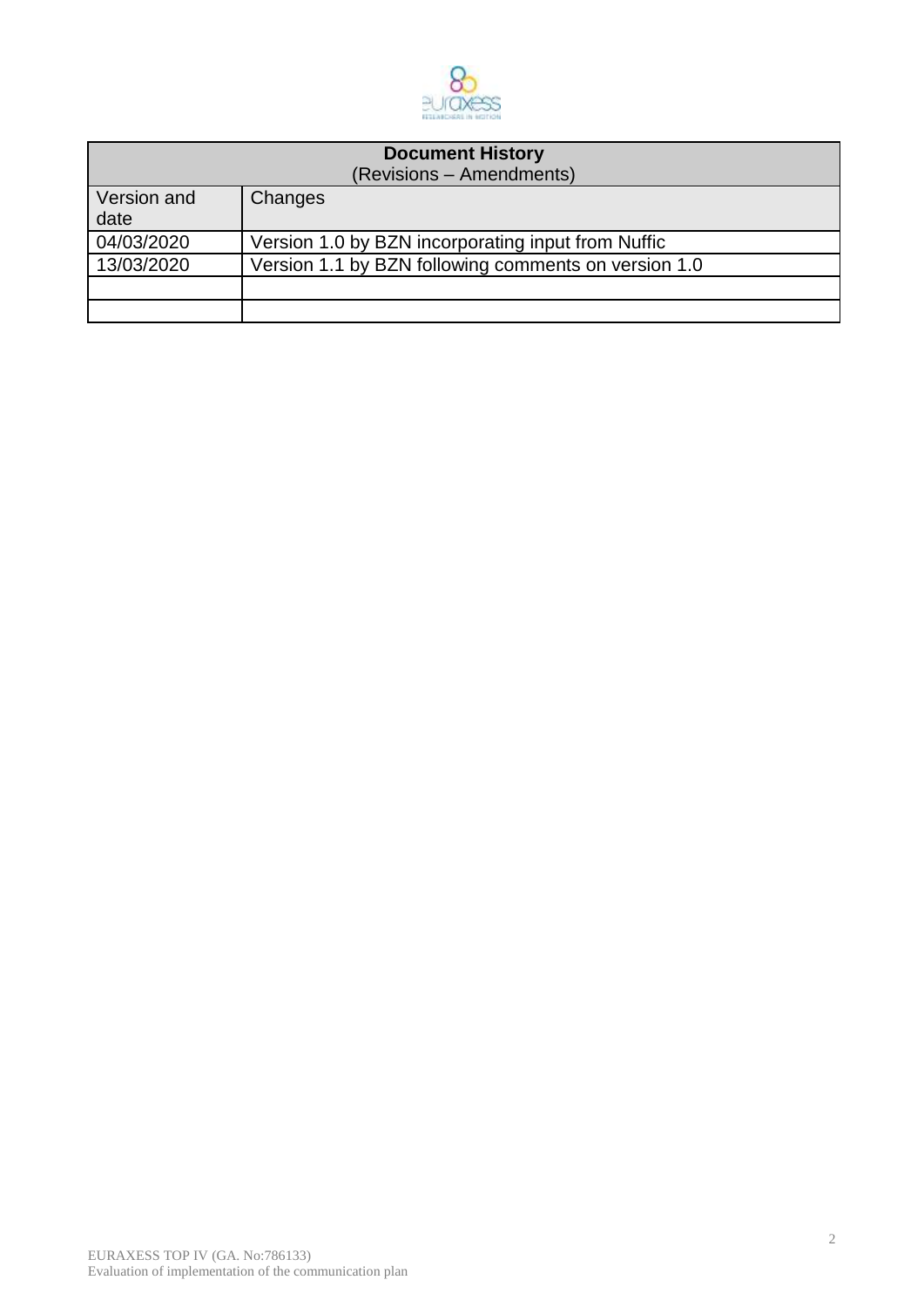

# **Table of Contents**

| 4. |  |
|----|--|
|    |  |
| 5. |  |
|    |  |
|    |  |
|    |  |
|    |  |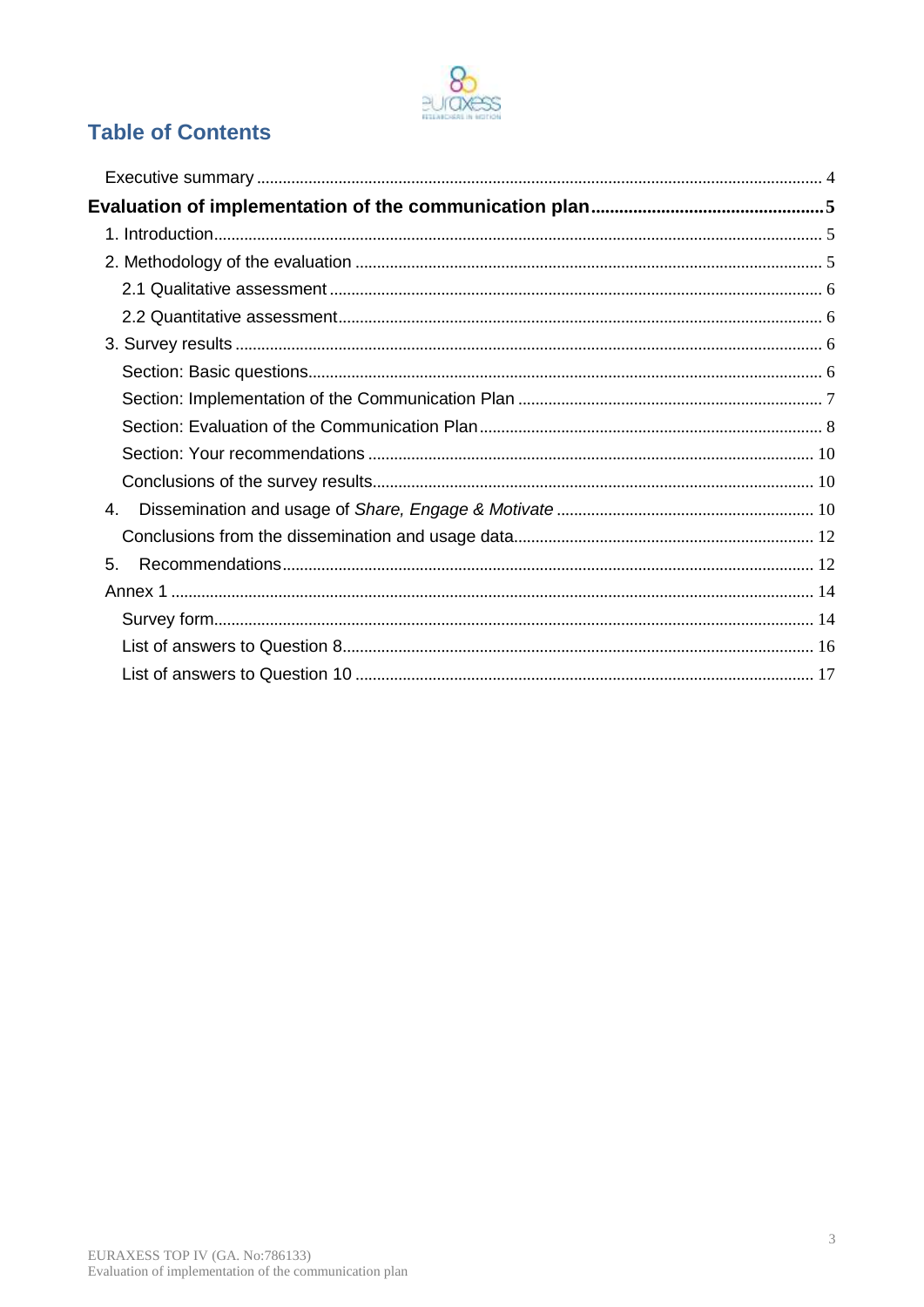

# <span id="page-3-0"></span>**Executive summary**

This report follows up on the deliverable *Share, Engage & Motivate* (D6.4, Communication Plan of EURAXESS TOP IV). The report assesses the state of art regarding the implementation of each activity in D6.4 was assessed, both qualitatively (by a survey targeting the national EURAXESS network coordinators) and quantitatively (by collecting the available dissemination and usage data). The combined results of the assessment suggest that parts of the Communication Plan have been adequately implemented generating interest and impact in the network; however, there areas which need improvement, most importantly in making the results available and then making them known and used by the EURAXESS network. The last section of the report lists a number of recommendations on how to make the Communication Plan work better for EURAXESS, focusing chiefly, but not exclusively, on the remaining lifetime of the EURAXESS TOP IV project (until summer 2021).

The author is grateful for the input provided by Nuffic to the contents of the report.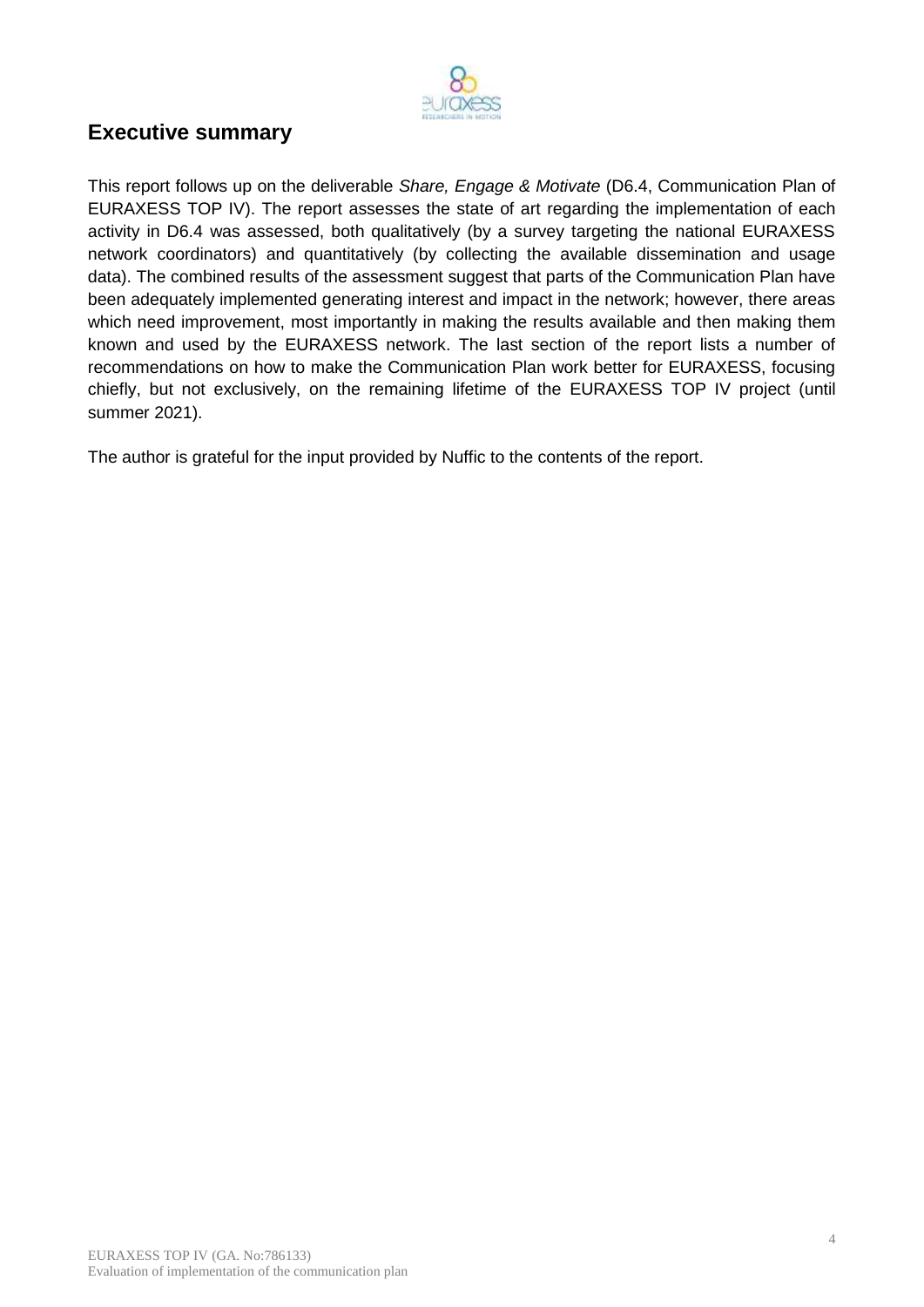

# <span id="page-4-0"></span>**Evaluation of implementation of the communication plan**

# <span id="page-4-1"></span>**1. Introduction**

A strength of the pan-European EURAXESS network is the knowledge it has accumulated in diverse fields pertaining to the career and mobility of researchers. Network member institutions and staff have at hand various long-term cooperative partnerships, networking platforms and online tools to link the researchers' community and the business world through the EURAXESS services. In addition, network members are encouraged to use the network as a professional resource to learn, develop and refine knowledge and competences needed for their daily work.

Serving the principles above, the specific objectives of Work package 6 in EURAXESS TOP IV are to design, create support for and implement a comprehensive communication philosophy and cooperation strategy; to enhance the attractiveness of the EURAXESS network and embed EURAXESS stronger in the European Research Area; and to raise the visibility and the impact of the EURAXESS network. As one of the deliverables in the work package, a communication plan entitled *[Share, Engage & Motivate](https://euraxess.ec.europa.eu/file/64306/download?token=jghRBYNF)* was published to this end by Nuffic in February 2019. The communication plan lists 13 activities to be implemented, targeting three distinct target groups, all within the EURAXESS network.

The present evaluation follows up on *Share, Engage & Motivate* and aims to assess the following:

- how well the Communication Plan is known among the national EURAXESS networks;
- to what extent it is being used in EURAXESS related communication activities; and
- how it could be improved for better impact.

To ensure a wide take-up of the evaluation, it will be shared with the whole EURAXESS network, following its finalisation, in April 2020.

# <span id="page-4-2"></span>**2. Methodology of the evaluation**

The evaluation focuses on two distinct aspects:

- assessing qualitatively the use and effectiveness of the communication activities developed or proposed in *Share, Engage & Motivate* by the EURAXESS national networks themselves, typically represented by their Bridgehead Organisations (BHOs),
- assessing quantitatively the dissemination measures that have been implemented up to date with respect to the same communication activities.

By looking at both aspects, a combined picture will be available about the implementation status of *Share, Engage & Motivate* which will in turn lead to proposing further measures and recommendations for improvements. The recommendations will especially focus on implementing communication activities through the Network Call vehicle, the direct support scheme running within EURAXESS TOP IV that is available to all national EURAXESS networks to implement national level activities.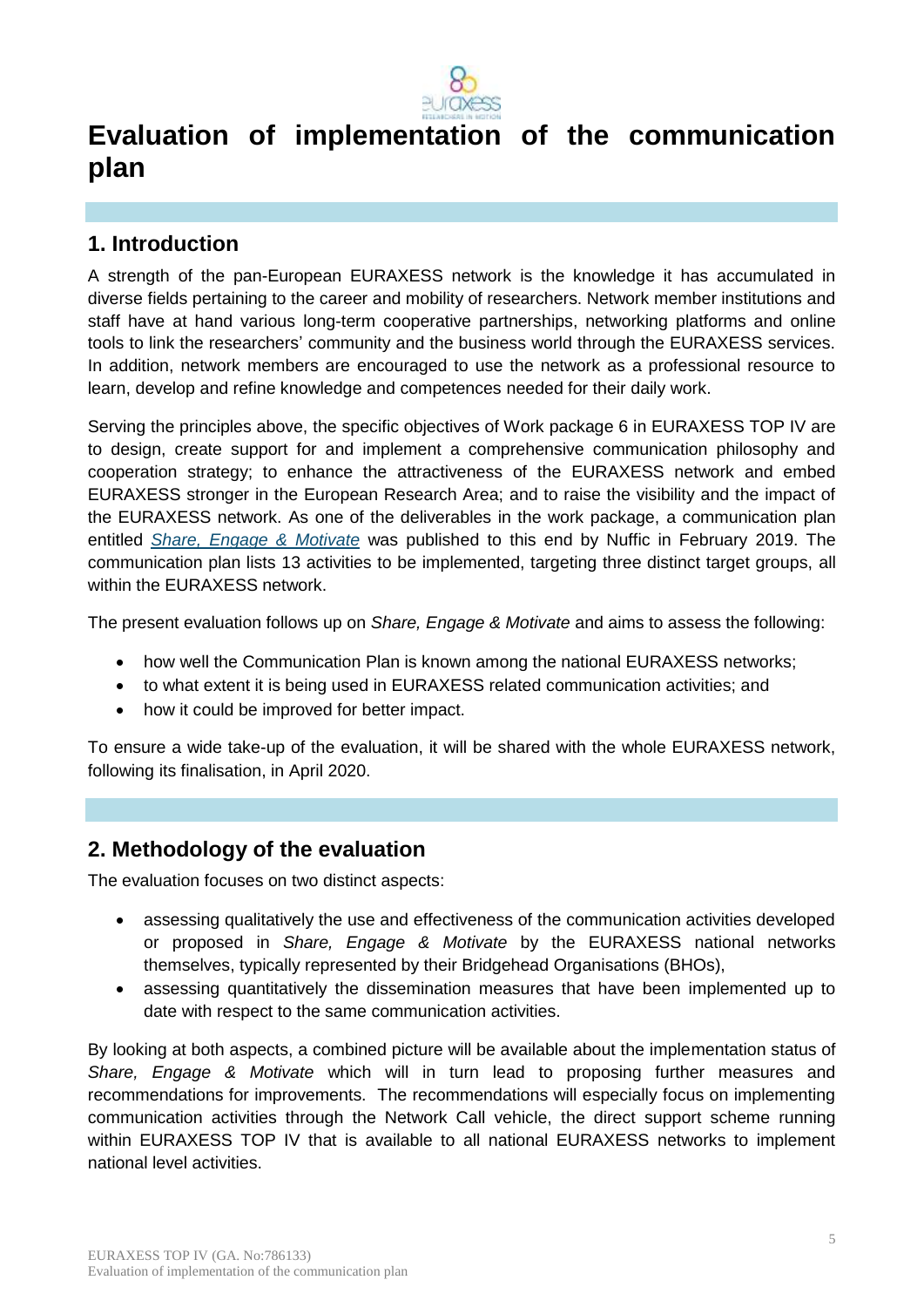

## <span id="page-5-0"></span>**2.1 Qualitative assessment**

For the qualitative assessment of the Communication Plan, an online survey was designed, comprising of 10 questions. The contents of the survey are included in Annex 1. Out of the 13 activities in the Communication Plan, 12 activities are referred to in the survey. (The present evaluation, included as activity 2, was excluded).

The request to fill in the survey was sent primarily to those BHOs in each EURAXESS country that are also managing Network Call projects in EURAXESS TOP IV. This is due to the specific questions in the survey that refer to the Network Call. Before the deadline, a reminder about the survey was also sent to all Bridgehead Coordinators (94 persons).

#### <span id="page-5-1"></span>**2.2 Quantitative assessment**

For the quantitative assessment, the state of play regarding each of the actions listed in the Communication Plan was outlined. This included data on the completeness, availability, potential updates, and planned use of each action. It is clear that the communication plan needs appropriate dissemination measures within the EURAXESS network to be adequately known and used. Therefore emphasis was given to collecting data on the dissemination and usage of the actions, to be able to assess the already achieved impact of each action.

Data for the quantitative assessment were provided by Nuffic, task leader of EURAXESS TOP IV Task 6.2 (A coherent communication plan for EURAXESS) and author of the deliverable *Share, Engage & Motivate.*

# <span id="page-5-2"></span>**3. Survey results**

The survey was filled in by 29 BHOs, representing 29 countries (out of the 42 total). This gives a response rate of 69%.

#### <span id="page-5-3"></span>**Section: Basic questions**

2. Do you know the document Share, Engage and Motivate (Communication Plan - D6.4 of EURAXESS TOP IV)?

29 responses

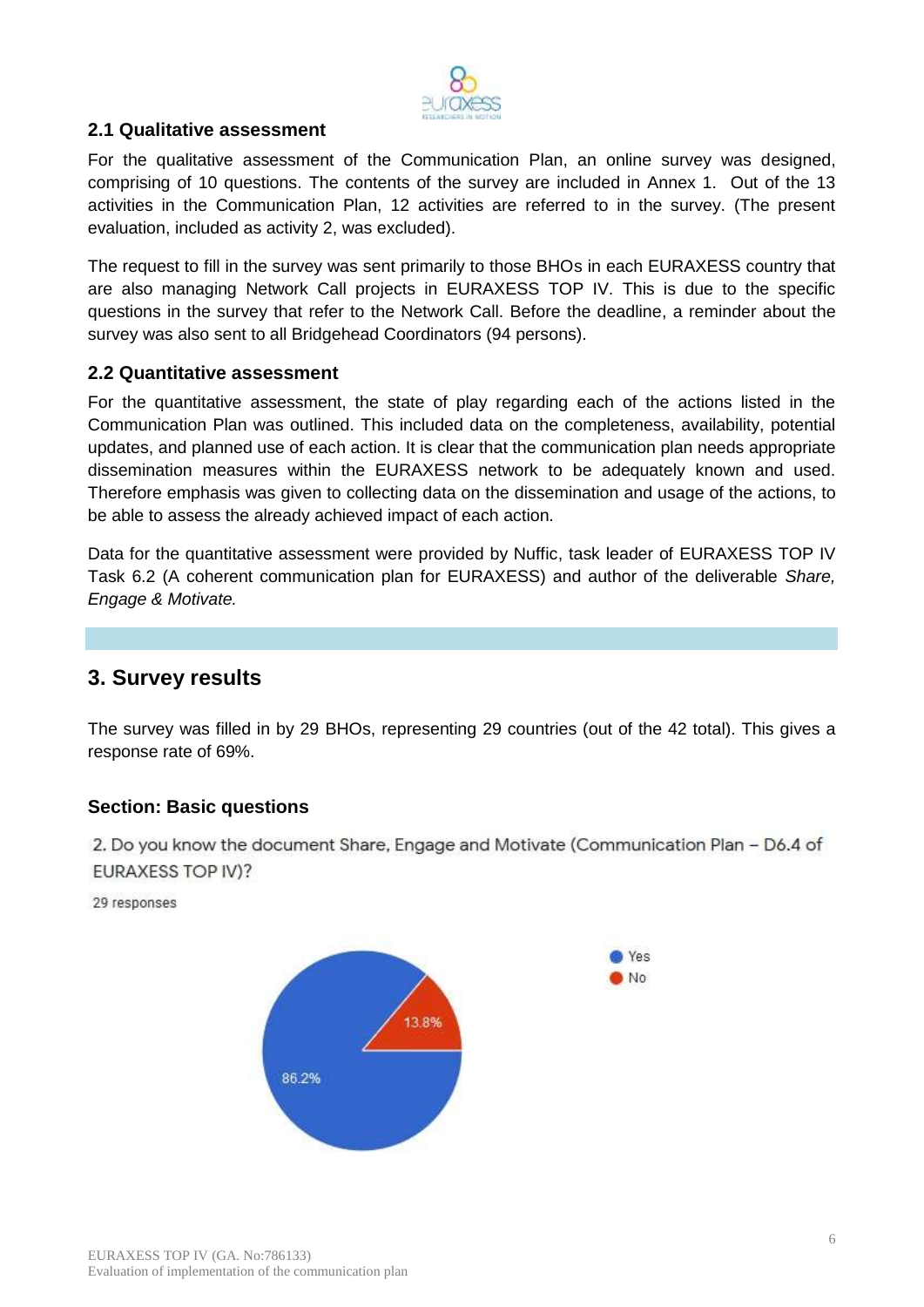

3. If you answered Yes to question 2, to what extent have you used the above Communication Plan in your own work or in your EURAXESS network?

29 responses



4. To what extent do you think you need assistance with communication in your own work or in your EURAXESS network?

29 responses



#### **Results of section:**

The majority of respondents know the Communication Plan. However, overall usage of it (up until the time of the survey) is limited. Half of the respondents have used it "somewhat" and almost 38% have either not used it or have not even known about it. Only about 10% have used it "fairly well" or "a lot".

In general, assistance with communication in EURAXESS related work is seen as "somewhat" to "fairly well" needed. Only one respondent (out of 29) does not need assistance.

## <span id="page-6-0"></span>**Section: Implementation of the Communication Plan**

5. How much have you used the activities / tools provided in the Communication Plan?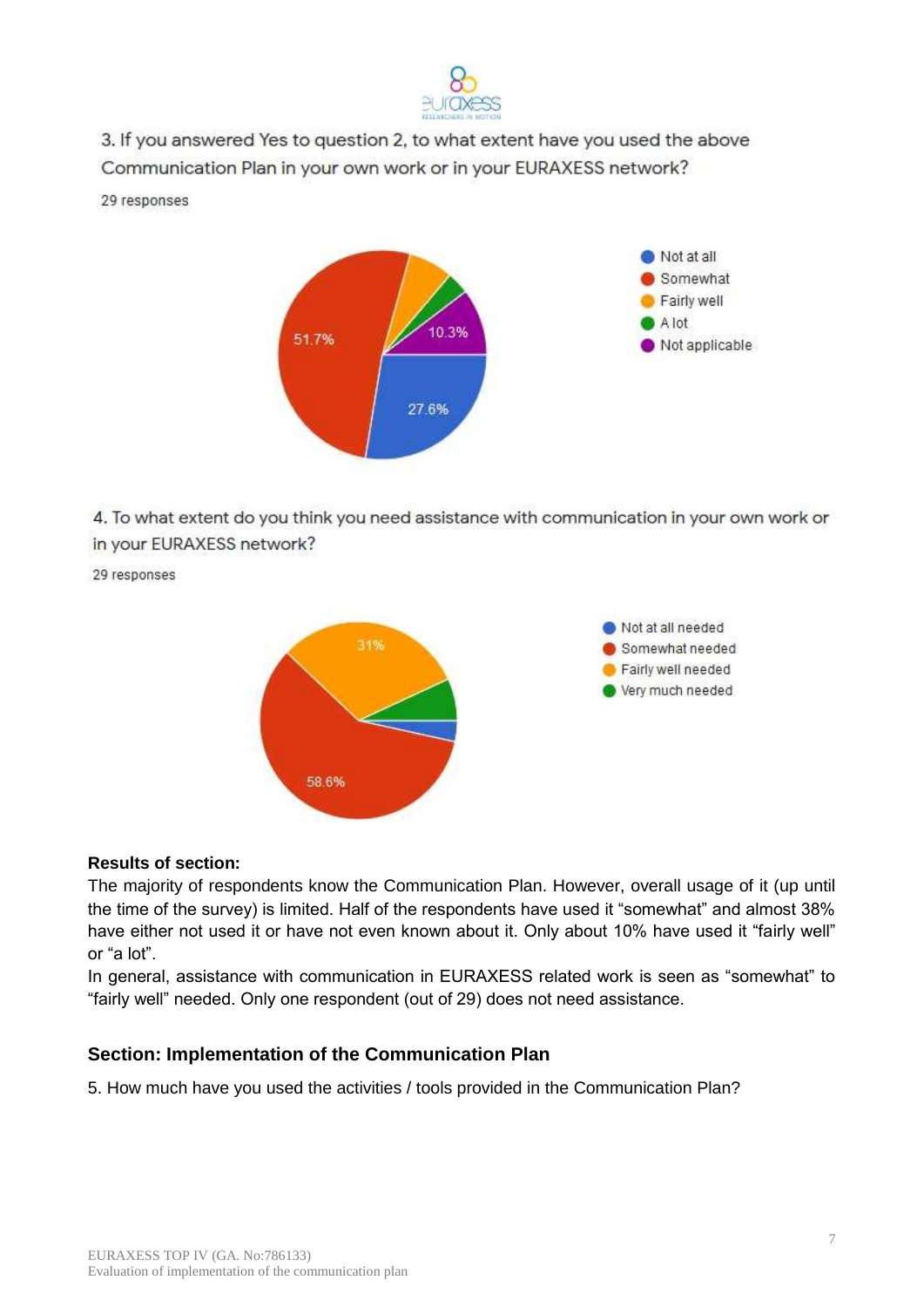

*Key to answers:* Blue – Not at all Red – Somewhat Orange – Fairly well Green – A lot Activities are numbered from 1 to 12.

#### **Results of section:**

The majority of respondents, despite knowing the Communication Plan, have not used it. The answer "Not at all" is the most frequently chosen for 10 actions (out of 12), with the other answers (from more to less negative) coming in decreasing order. The three least used activities are:

- EURAXESS Ambassador train the trainer module
- Elevator pitches explaining the EURAXESS network and its services
- Communication facility for the TOP IV project

The one exception to the trend is the EURAXESS4me online newsletter, which is used "a lot" or "fairly well" by most respondents. Only 3 respondents (~10%) have not used it at all. The newsletter is also ranked as one of the most useful activities in the plan (see question 7).

## <span id="page-7-0"></span>**Section: Evaluation of the Communication Plan**

6. Please indicate how relevant you think the EURAXESS TOP IV Communication Plan overall is for your work.

29 responses

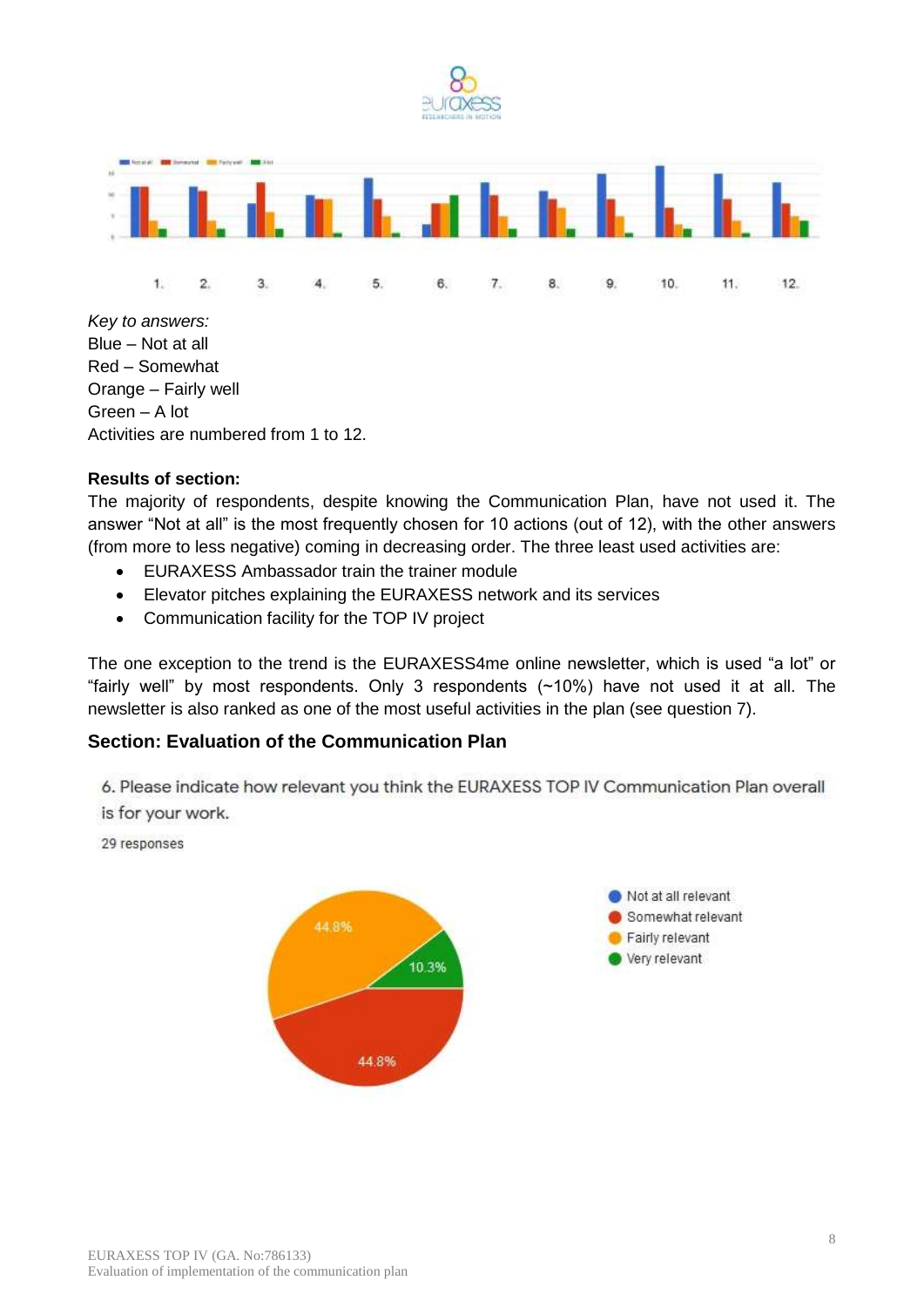

7. Please rank the activities of the Communication Plan according to usefulness, from 1 being ıО the most useful to 12 being the less useful. Please mark only one response in each column.



*Key to answers:* Respondents needed to assign a rank to each activity (from 1 to 12, 1 being the most useful and 12 the least useful.) Because of technical limitations of the survey platform, each rank could be used more than once, resulting in an uneven distribution of high-ranking versus lowranking activities. respondents preferred assigning mostly high ranks (1 to 4), then low ranks (12- 13) but not the middle ones. Still, the frequency of highest and lowest ranks gives a faithful pictures of the usefulness assessed by the respondents.

#### **Results of section:**

Respondents think the Communication Plan overall is either "somewhat" relevant" or "fairly relevant" for their work (either answer is equally chosen by 45% of respondents). Only 10% think it is "very relevant" for them. This coincides with the planned usage data (see question 9).

As for the usefulness of the individual activities, the most useful are (in decreasing order):

- Practical guidelines for effective communication (12 times assigned to  $1<sup>st</sup>$  rank)
- Online EURAXESS newsletter (EURAXESS4me) (11 times assigned to  $1<sup>st</sup>$  rank)
- Social media and digital communication ethics and practices (6 times assigned to  $1<sup>st</sup>$  rank)
- Horizontal network of communication contacts within the EURAXESS network (6 times assigned to  $1<sup>st</sup>$  rank)
- **EURAXESS Ambassador training (6 times assigned to 1<sup>st</sup> rank)**

Looking at combined ranks, the activity chosen most frequently as most,  $2^{nd}$ ,  $3^{rd}$  or  $4^{th}$  useful is the Overview of instruments to communicate about EURAXESS and its services (chosen 26 times as either of the first 4 in rank). The runner up to most frequently chosen is Practical guidelines for effective communication (chosen 23 times).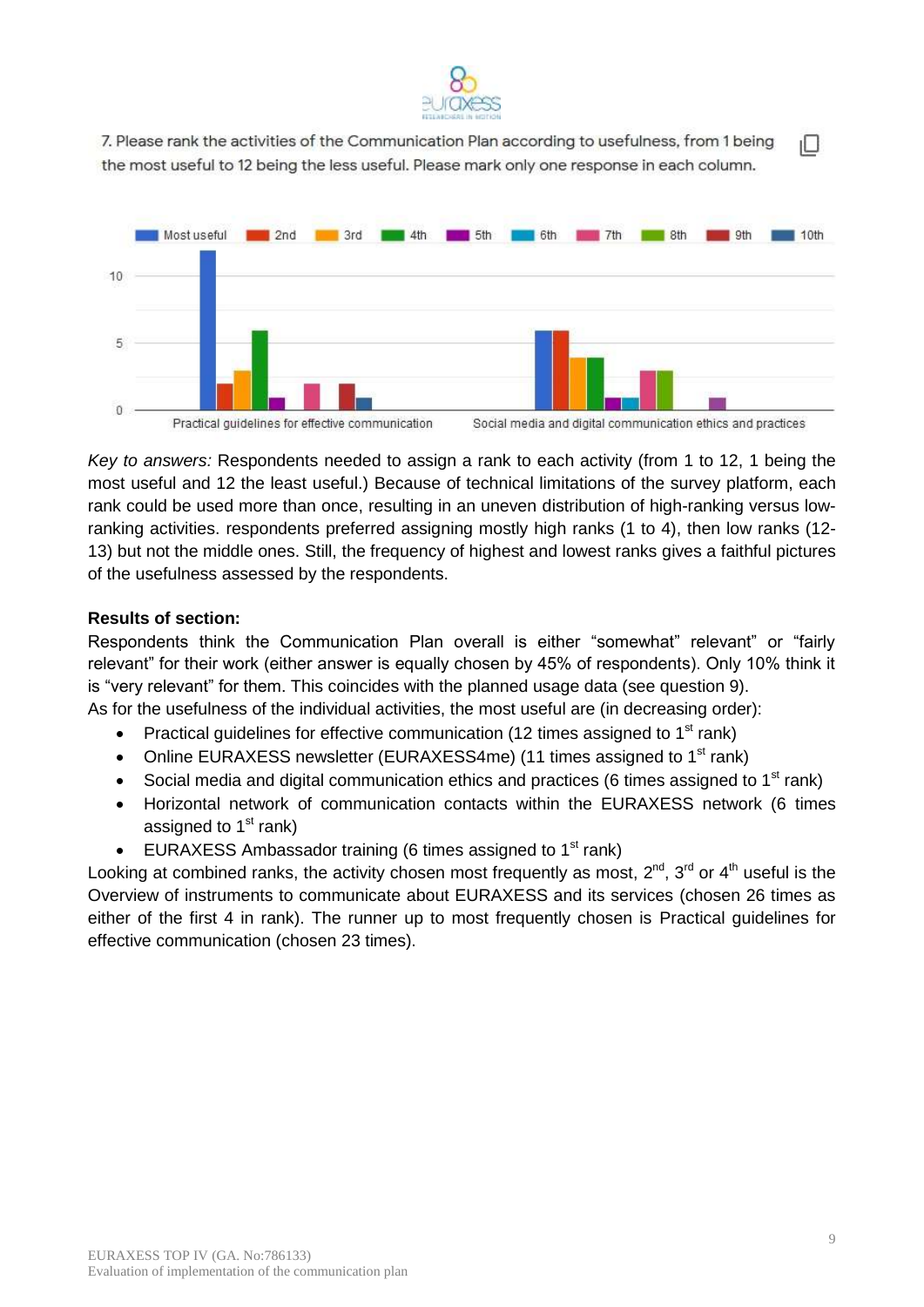

## <span id="page-9-0"></span>**Section: Your recommendations**

9. Please indicate to what extent you plan to use the activities of the Communication Plan in your national Network Call project.

29 responses



#### **Results of section:**

Planned usage is mediocre. Significantly, no respondent plans to use more than 8 activities (out of the 12 surveyed). The majority of respondents plan to use 3-5 activities. Planned usage that is less (up to 2 activities) or more (6-8 activities) is evenly distributed around the majority.

#### <span id="page-9-1"></span>**Conclusions of the survey results**

Despite widespread general knowledge about the Communication Plan (the degree or depth of which is not known), it is not well used and the activities in it are not frequently implemented. One exception is the EURAXESS4me newsletter, which is both well used and deemed as useful. (This might be due to its intensive dissemination among the EURAXESS community).

Notwithstanding the above status quo, the Communication Plan is evaluated as of medium relevance and future usage corresponds to this evaluation with 5-6 activities (out of the 12) selected on average as those that will be used in the future. Plans for the future use by the national EURAXESS networks therefore exceed the degree of past use.

# <span id="page-9-2"></span>**4. Dissemination and usage of** *Share, Engage & Motivate*

With respect to the initial version of *Share, Engage & Motivate,* the completion date and availability of some of the listed actions have changed. These changes obviously impacted the take-up of the respective actions by the EURAXESS Network. In the cases when an action was not completed and available by the time of completing this report, efforts need to focus on the subsequent dissemination after the action is available and still within the duration of EURAXESS TOP IV.

Assessment of actions from *Share, Engage & Motivate*

| <b>Activity</b>                                                | Dissemination / usage data                                                                                                                                                                                                                          |
|----------------------------------------------------------------|-----------------------------------------------------------------------------------------------------------------------------------------------------------------------------------------------------------------------------------------------------|
| effective  <br>for<br>Practical<br>guidelines<br>communication | Not available/finalised yet. It will be available jointly with<br>"Overview of instruments to communicate about EURAXESS<br>and its services" and "Analysis of existing communication<br>channels within the EURAXESS network". The initial version |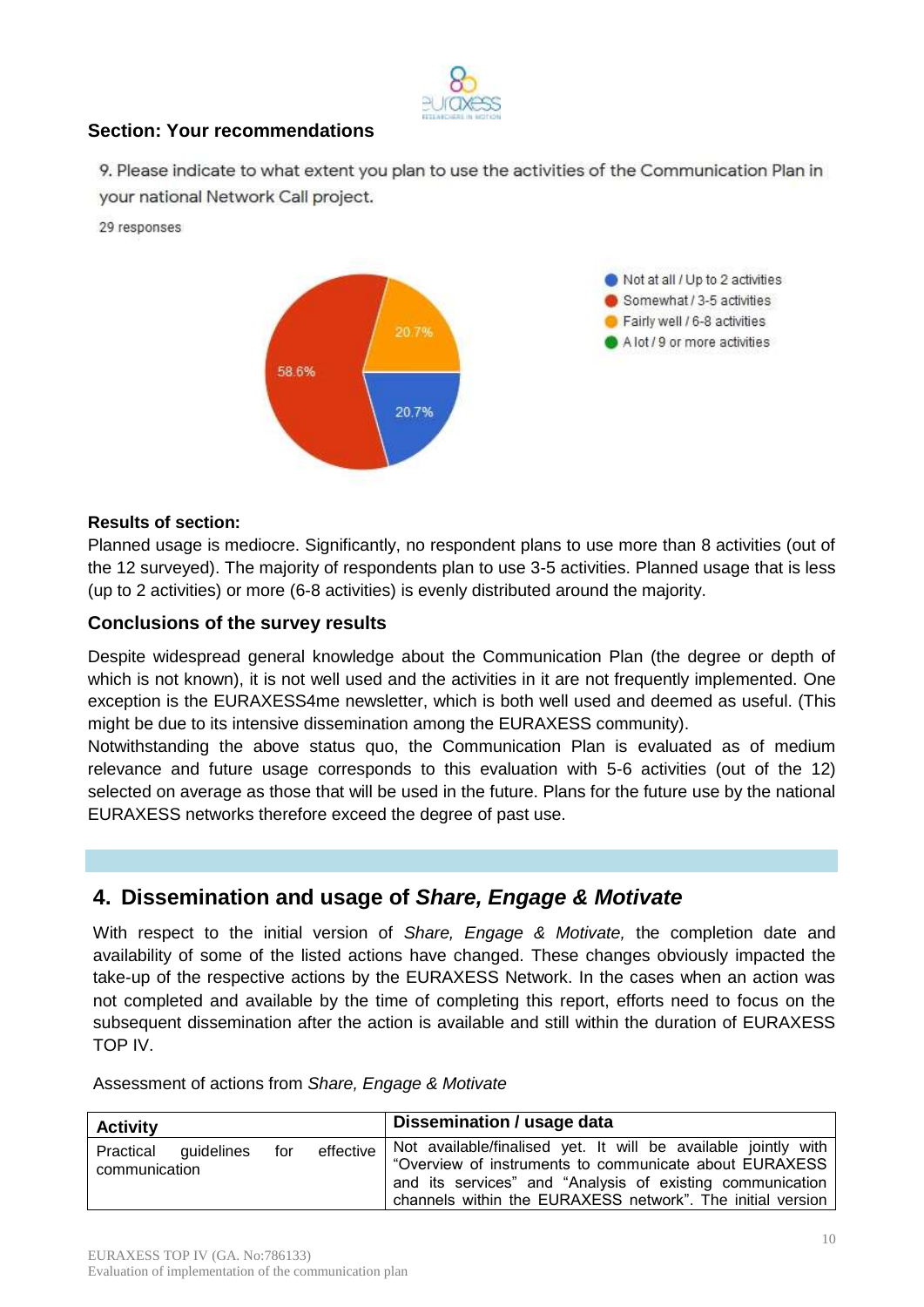

|                                                                                              | will be available in project month 25 (September 2020). Testing                                                                                                                                                                                                                                                                                                                                                                                                                                                                                                                                                                                                                                                                                                                                                                                                                                                                                                                              |
|----------------------------------------------------------------------------------------------|----------------------------------------------------------------------------------------------------------------------------------------------------------------------------------------------------------------------------------------------------------------------------------------------------------------------------------------------------------------------------------------------------------------------------------------------------------------------------------------------------------------------------------------------------------------------------------------------------------------------------------------------------------------------------------------------------------------------------------------------------------------------------------------------------------------------------------------------------------------------------------------------------------------------------------------------------------------------------------------------|
|                                                                                              | and finalisation will follow and the final version will be available<br>in month 34 (June 2021).                                                                                                                                                                                                                                                                                                                                                                                                                                                                                                                                                                                                                                                                                                                                                                                                                                                                                             |
| Social media and digital communication<br>ethics and practices                               | Available as EURAXESS TOP IV deliverable D6.5<br>Presented to the participants of the EURAXESS TOP IV<br>Network-wide training in November 2019 (50 participants from<br>EURAXESS centres).                                                                                                                                                                                                                                                                                                                                                                                                                                                                                                                                                                                                                                                                                                                                                                                                  |
| Overview<br>of<br><i>instruments</i><br>to<br>communicate about EURAXESS and its<br>services | See the first activity above                                                                                                                                                                                                                                                                                                                                                                                                                                                                                                                                                                                                                                                                                                                                                                                                                                                                                                                                                                 |
| Horizontal network of communication<br>contacts within the EURAXESS network                  | Work in progress, launched in February 2020 via the Online<br>EURAXESS newsletter (EURAXESS4me). It will be finalised<br>and available in month 22 (June 2020).                                                                                                                                                                                                                                                                                                                                                                                                                                                                                                                                                                                                                                                                                                                                                                                                                              |
| Analysis of existing communication<br>channels within the EURAXESS network                   | See the first activity above                                                                                                                                                                                                                                                                                                                                                                                                                                                                                                                                                                                                                                                                                                                                                                                                                                                                                                                                                                 |
| Online<br><b>EURAXESS</b><br>newsletter<br>(EURAXESS4me)                                     | The online EURAXESS newsletter was launched in May 2019<br>with the first issue. To date five newsletters have been<br>published at two-month intervals. Material for the newsletter is<br>contributed by the EURAXESS network members via the<br>editors' call for content and directly by the editors themselves.<br>Each edition of the newsletter is distributed by e-mail to all<br>EURAXESS extranet users (more than 1300 persons) and they<br>are also available directly on the EURAXESS Extranet.                                                                                                                                                                                                                                                                                                                                                                                                                                                                                  |
| <b>EURAXESS Ambassador training</b>                                                          | Several opportunities have been and are planned to be used to<br>implement this training within the EURAXESS TOP IV project<br>lifetime. Past events:<br>• Portal Administrators meeting, March 2019 (presentation,<br>40 participants)<br>• BHO meeting, March 2019 (presentation, 40 participants)<br>Biannual EURAXESS conference, May 2019 (presentation<br>and elevator pitch contest, 200 participants)<br>EURAXESS TOP IV Network-wide training, November<br>2019 (150 participants)<br>In total, to date approximately 325 network members were<br>informed about and trained in how to become a EURAXESS<br>Ambassador.<br>Future opportunities:<br>• EURAXESS TOP IV regional trainings<br>• Network Call national trainings and Book the Trainer<br>Scheme<br>• Biannual EURAXESS conference, 2021<br>The online training module will be developed and made<br>available for either standalone use or in combination with<br>training events by project month 27 (November 2020). |
| Fan explaining the EURAXESS network<br>and its services                                      | In May 2019 the first version of the fan was developed for the<br>biannual EURAXESS Conference. An updated second version<br>was produced in November 2019. The fan of services as a<br>hard copy is available from Nuffic upon request. The same<br>goes for the online do-it-yourself edition. 250 copies of the first<br>version were produced and disseminated during the biannual<br>EURAXESS Conference. 400 copies of the second version<br>were produced (125 copies have been sent for free to ENO's in<br>8 different EURAXESS countries). Three countries have<br>applied and received the virtual module to translate the fan of<br>services into their national language.                                                                                                                                                                                                                                                                                                       |
| pitches<br>explaining<br>the<br>Elevator<br><b>EURAXESS network and its services</b>         | This activity will be integrated into the online EURAXESS<br>Ambassador training, see above                                                                                                                                                                                                                                                                                                                                                                                                                                                                                                                                                                                                                                                                                                                                                                                                                                                                                                  |
| <b>EURAXESS</b><br>Ambassador<br>the<br>train                                                | This activity will be integrated into the online EURAXESS                                                                                                                                                                                                                                                                                                                                                                                                                                                                                                                                                                                                                                                                                                                                                                                                                                                                                                                                    |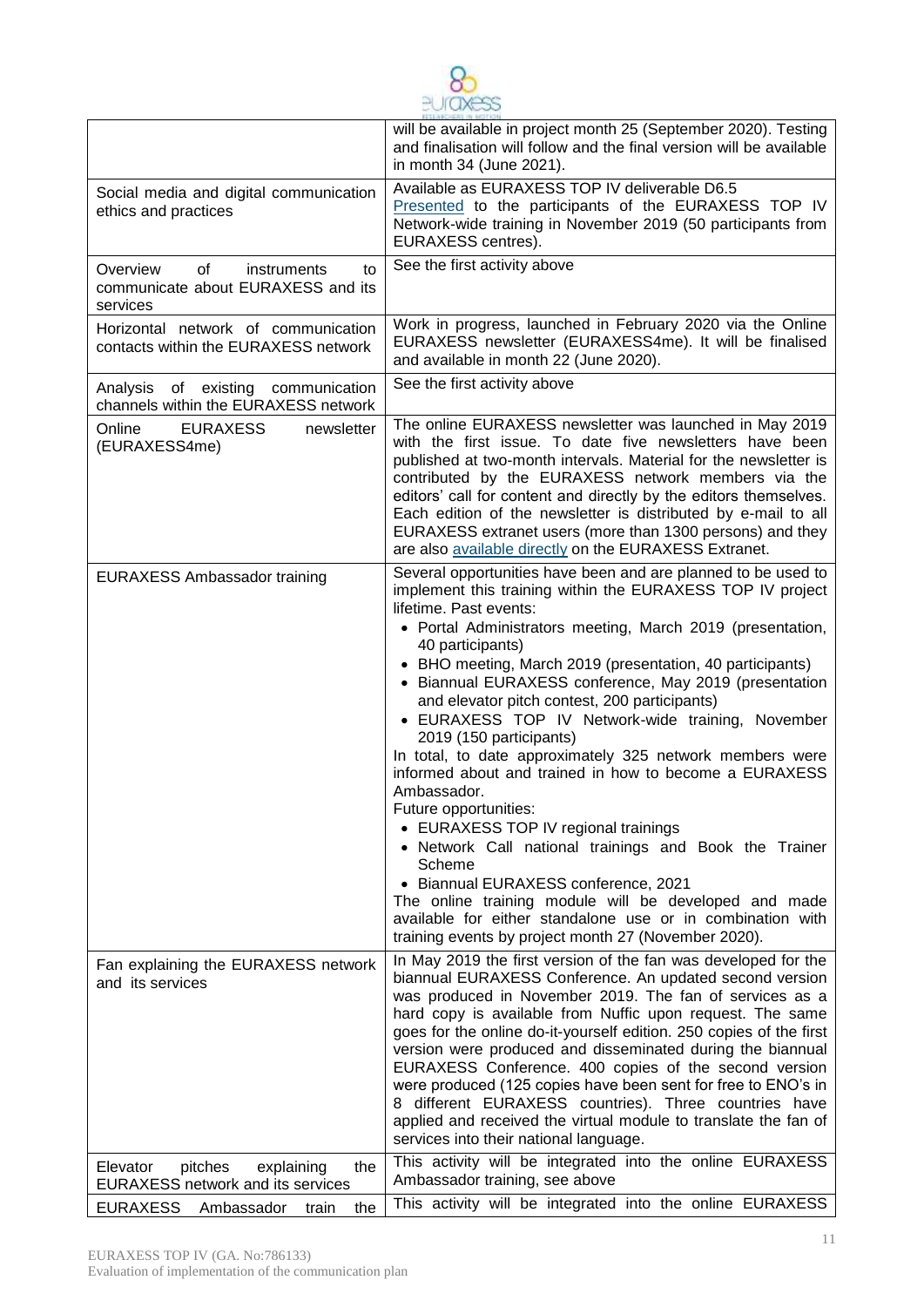

| trainer module                                       | Ambassador training, see above                                                                                                                                                                                                                                                                 |
|------------------------------------------------------|------------------------------------------------------------------------------------------------------------------------------------------------------------------------------------------------------------------------------------------------------------------------------------------------|
| Communication facility for the TOP IV<br>project     | This activity is meant for the EURAXESS TOP IV project and<br>its implementation depends on whether the project coordinator<br>shows sufficient interest in it. Up to now the existing<br>communication channels to communicate with project partners<br>-like email- proved to be sufficient. |
| TOPIV project website (https://euraxess-<br>top.eu/) | The project website has been set up technically, but has no<br>content yet. Time and resources permitting, content is now<br>available for upload to the website. The foreseen finalisation<br>date is project month 22 (June 2020).                                                           |

In addition, *Share, Engage and Motivate* in its entirety [was presented](https://euraxess.ec.europa.eu/file/53746/download?token=q38tbIBa) to the participants of the EURAXESS BHO Meeting in March 2019 (40 participants from BHO institutions).

#### <span id="page-11-0"></span>**Conclusions from the dissemination and usage data**

The activities of *Share, Engage and Motivate* show a varying degree of completeness, availability and usage by the EURAXESS network. The activities that have been available first, such as the EURAXESS 4me newsletter and the fan of services, are adequately disseminated and used, as also confirmed by the survey.

The update from the first version of the document confirms that some activities will be available at a later point in the project, including the Guidelines, the overview of instruments and the analysis of existing channels. This creates the risk whether adequate resources will be devoted to making them known and used in the network – especially because the Network Call, which would provide funding for this, will close in June 2021.

# <span id="page-11-1"></span>**5. Recommendations**

Based on the results of the evaluation, five recommendations can be made:

- 1. **More intensive and focused dissemination is needed for the contents of the Communication Plan.** The individual actions and their supporting tools / project results need to be made better known in depth. Their relevance and use in assisting specific communication goals need to be emphasised. At the same time, efforts must be made to avoid confusion with similar ongoing initiatives – for example, the *Promotion plan/model with instruments* (D6.7 of EURAXESS TOP IV) and its adaptation now forming part of the network strategy in the Promotion Assessment Tool)
- 2. **Better promotion of the individual activities**. The goal, intended use and available support for each of the activities need to be clarified and actively promoted to the relevant target groups.
- 3. **The resources related to the activities need to be made easily available**. Currently, some of these resources (e.g. selected project deliverables, PowerPoint presentations) are available in the EURAXESS Extranet library (also referenced in this report, whenever it is the case). Others are available on request from the author. However, they are not collected systematically and their use is not facilitated by easy access. Therefore available channels should be better used to make them accessible, such as the EURAXESS4me newsletter, the EURAXESS TOP IV project website, the Extranet Wall or targeted emailing through the EURAXESS emailer.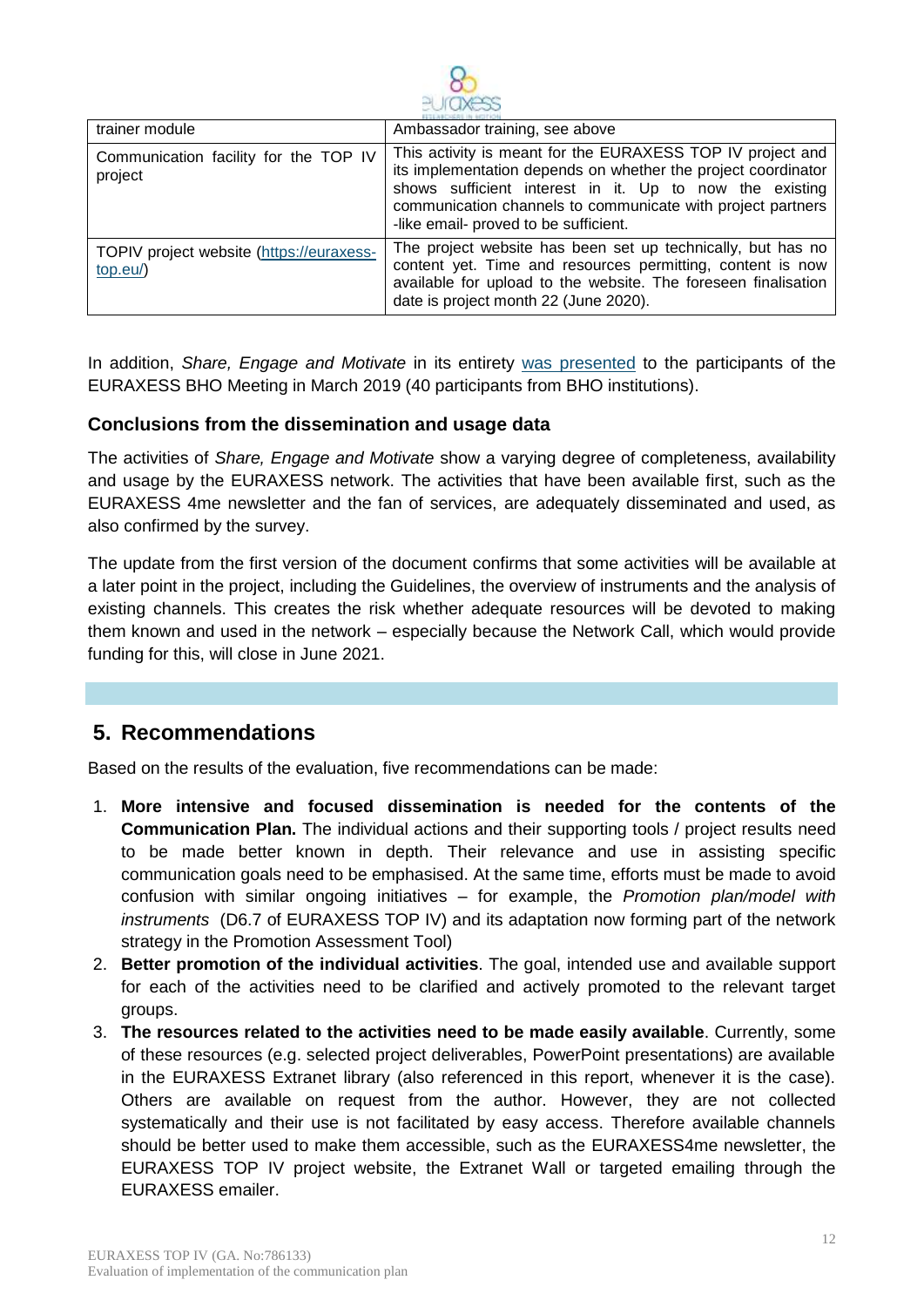

- 4. **Advice on opportunities and measures to implement the activities is needed.** Once the EURAXESS network is aware of the relevance and use of the Communication Plan, they need clear advice on how to implement it. Since a number of useful opportunities for this already exist in EURAXESS, the link needs to be clarified and the opportunities spelled out (including: upcoming trainings, study visits, network meetings, conferences, project events and any further opportunities provided by the Network Call).
- 5. **The Communication Plan needs to be updated and version 2 released.** The content of the original plan, released in May 2019, is now obsolete. The details of some actions changed, and several were merged with thematically related others. None of the actions in the first release have links or references to resources (see point 3 above). Furthermore, a possible update should also consider the set of recommendations provided here and by the survey respondents and include details on the practical application of the communication actions.

For the complete list of recommendations by the survey respondents, please see Annex 1 below.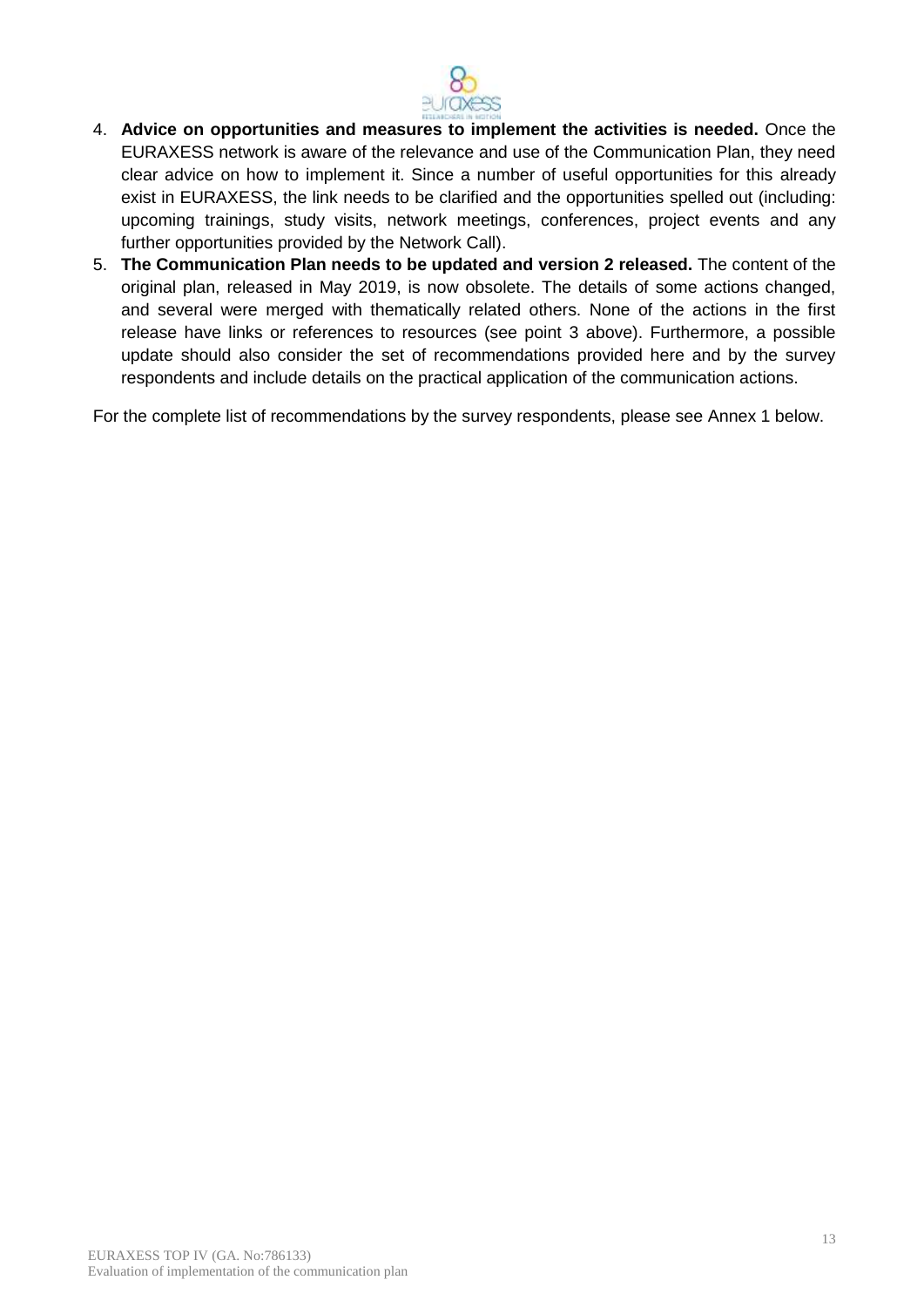<span id="page-13-0"></span>



<span id="page-13-1"></span>**Survey form**

#### **EURAXESS TOP IV D6.6 Evaluation of implementation of communication plan Survey for BHOs for the evaluation**

#### **Background and objectives**

The aim of this survey is to gather information on the working, results and impact of *Share, Engage and Motivate* – the communication plan produced as Deliverable 6.4 in EURAXESS TOP IV. BZN as the responsible partner for the evaluation kindly asks all BHOs to fill in the survey. By submitting the answers, the BHOs thus contribute to learning about:

- how well the Communication Plan is known among the national EURAXESS networks:
- to what extent it is being used in EURAXESS related communication activities; and
- how it could be improved for a better impact.

The outcome of this survey will feed into the deliverable *D6.6 Evaluation of implementation of communication plan*, a document that aims to boost the usage and the impact of the Communication Plan during the second half of the EURAXESS TOP IV project. A specific section of this deliverable will focus on how to use the Network Call funds for communication activities. The deliverable will be shared with the network in April 2020.

References:

"Share, Engage and Motivate" - EURAXESS TOPIV WP6 Communication Plan: <https://euraxess.ec.europa.eu/file/64306/download?token=jghRBYNF> Presentation about the Communication Plan: <https://euraxess.ec.europa.eu/file/53746/download?token=q38tbIBa>

## **Questions of the survey**

- **1. Which country do you represent?** (free text)
- **2. Do you know the document** *Share, Engage and Motivate* **(Communication plan – D6.4 of EURAXESS TOP IV)?** Yes/No
- **3. If you answered Yes to question 2, to what extent have you used the communication plan in your own work or in your EURAXESS network?** 
	- **1-**Not at all **2-**Somewhat **3-**Fairly well **4-**A lot
	- **5-**Not applicable
- **4. To what extent do you think you need assistance with communication in your own work or in your EURAXESS network?**
	- **1-**Not at all needed **2-**Somewhat needed
	- **3-**Fairly well needed
	- **4-**Very much needed

# **IMPLEMENTATION OF THE COMMUNICATION PLAN**

**5. Please indicate how much you have used the activities/tools provided in the communication plan. Provide an answer for each of the 12 activities.**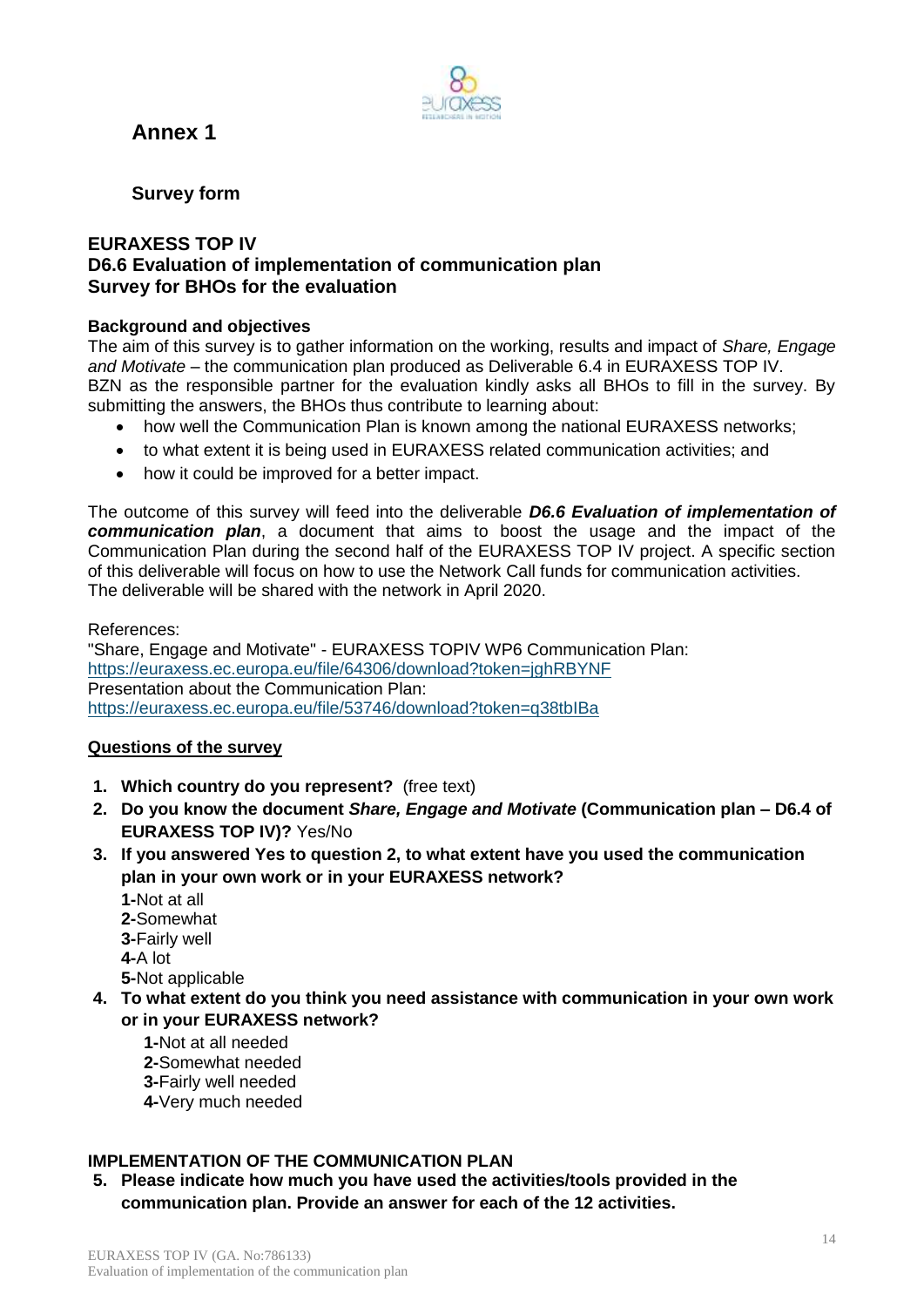| - - - MAG                                                                         |            |                 |                    |       |
|-----------------------------------------------------------------------------------|------------|-----------------|--------------------|-------|
| <b>Activity/Usage</b>                                                             | Not at all | <b>Somewhat</b> | <b>Fairly well</b> | A lot |
| effective<br>Practical<br>guidelines<br>for<br>communication                      |            |                 |                    |       |
| Social media and digital communication<br>ethics and practices                    |            |                 |                    |       |
| Overview of instruments to communicate<br>about EURAXESS and its services         |            |                 |                    |       |
| Horizontal network of communication<br>contacts within the EURAXESS network       |            |                 |                    |       |
| Analysis of existing communication<br>channels within the EURAXESS network        |            |                 |                    |       |
| Online<br>EURAXESS<br>newsletter<br>(EURAXESS4me)                                 |            |                 |                    |       |
| <b>EURAXESS Ambassador training</b>                                               |            |                 |                    |       |
| Fan explaining the EURAXESS network<br>and its services                           |            |                 |                    |       |
| the<br>Elevator<br>pitches explaining<br><b>EURAXESS network and its services</b> |            |                 |                    |       |
| EURAXESS Ambassador<br>the<br>train<br>trainer module                             |            |                 |                    |       |
| Communication facility for the TOP IV<br>project                                  |            |                 |                    |       |
| TOPIV project website (https://euraxess-<br>$top.eu$ )                            |            |                 |                    |       |

#### **EVALUATION OF THE COMMUNICATION PLAN**

- **6. Please indicate how relevant you think the communication plan overall is for your work.** 
	- **1-**Not at all relevant
	- **2-**Somewhat relevant
	- **3-**Fairly relevant
	- **4-**Very relevant
- **7. Please rank the activities of the communication plan according to usefulness, from 1 being the most useful to 12 being the less useful:** (rank)

| <b>Activity</b>                                                             | Rank |
|-----------------------------------------------------------------------------|------|
| Practical guidelines for effective<br>communication                         |      |
| Social media and digital communication ethics<br>and practices              |      |
| Overview of instruments to communicate<br>about EURAXESS and its services   |      |
| Horizontal network of communication contacts<br>within the EURAXESS network |      |
| Analysis of existing communication channels<br>within the EURAXESS network  |      |
| Online EURAXESS<br>newsletter<br>(EURAXESS4me)                              |      |
| <b>EURAXESS Ambassador training</b>                                         |      |
| Fan explaining the EURAXESS network and                                     |      |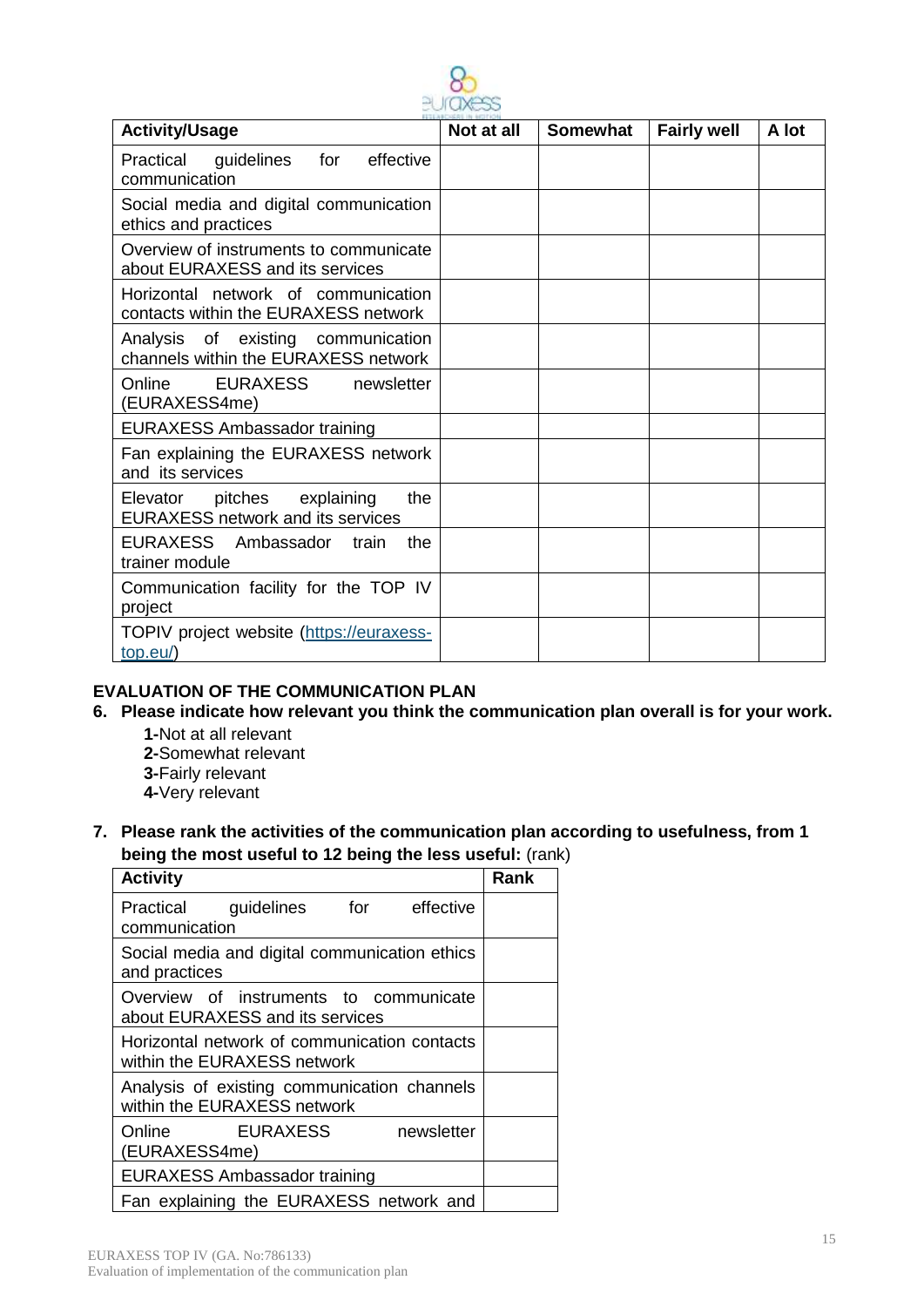

| its services                                                          |  |
|-----------------------------------------------------------------------|--|
| Elevator pitches explaining the EURAXESS<br>network and its services  |  |
| EURAXESS Ambassador train the trainer<br>module                       |  |
| Communication facility for the TOP IV project                         |  |
| <b>TOPIV</b><br>project website (https://euraxess-<br>$\mid$ top.eu/) |  |

## **RECOMMENDATIONS**

- **8. Please describe what content you would add to the communication plan to make it better.** (free text)
- **9. Please indicate to what extent you plan to use the activities of the communication plan in your national Network Call project.**

**1-**Not at all / Up to 2 activities **2-**Somewhat / 3 – 5 activities **3-**Fairly well / 6 - 8 activities **4-**A lot / 9 or more activities

**10. Any further comments on the Communication Plan are welcome!**(free text)

## **List of answers to Question 8**

#### <span id="page-15-0"></span>**"Content recommended to make the plan better":**

- I think a simple generic matrix of stakeholders, products, and outcomes. Something like: external stakeholders (for example the Municipality), what products EURAXESS can offer and what is the benefit to them.
- Power Point or YouTube general presentations of Euraxess, and also focusing on industry
- Extracts from the "Communication Strategy FINAL\_ogilvy"
- Perhaps the (organizational) scheme or a flowchart with listed general policy activities is missing.
- Direct links for communication with EURAXESS worldwide contacts...but it has emerged in one of the Newsletters after the Prague
- NO ADDITIONAL CONTENT TRAINING IS NEEDED
- examples of possible Google Adwords campaigns and/or Facebook campaigns in order to increase the visibility at national level
- Examples from national network communication
- attractive elevator pitch Youtube clip to promote euraxess on our social media channels
- I would appreciate the links to the already implemented deliverables. This is really a good and ambitious planning tool for the partners taking part in the WP. I appreciate to have an overview of what is planned in the WP and the activities are interesting indeed. However, as the final output I would suggest for it to be structured around the delivered outputs, not the process.
- Communication strategy for different target groups and ways to make the services as useful as possible to wider range of talents.
- Ways to better exploit national portals. It may overlap with PA administrators work, but I am sure that most would be happy to have content suggestions for news, events, service centres activities, etc.
- As Georgia is newcomer, we are developing services step-by-step and this communication plan is quit useful and meets our current needs.